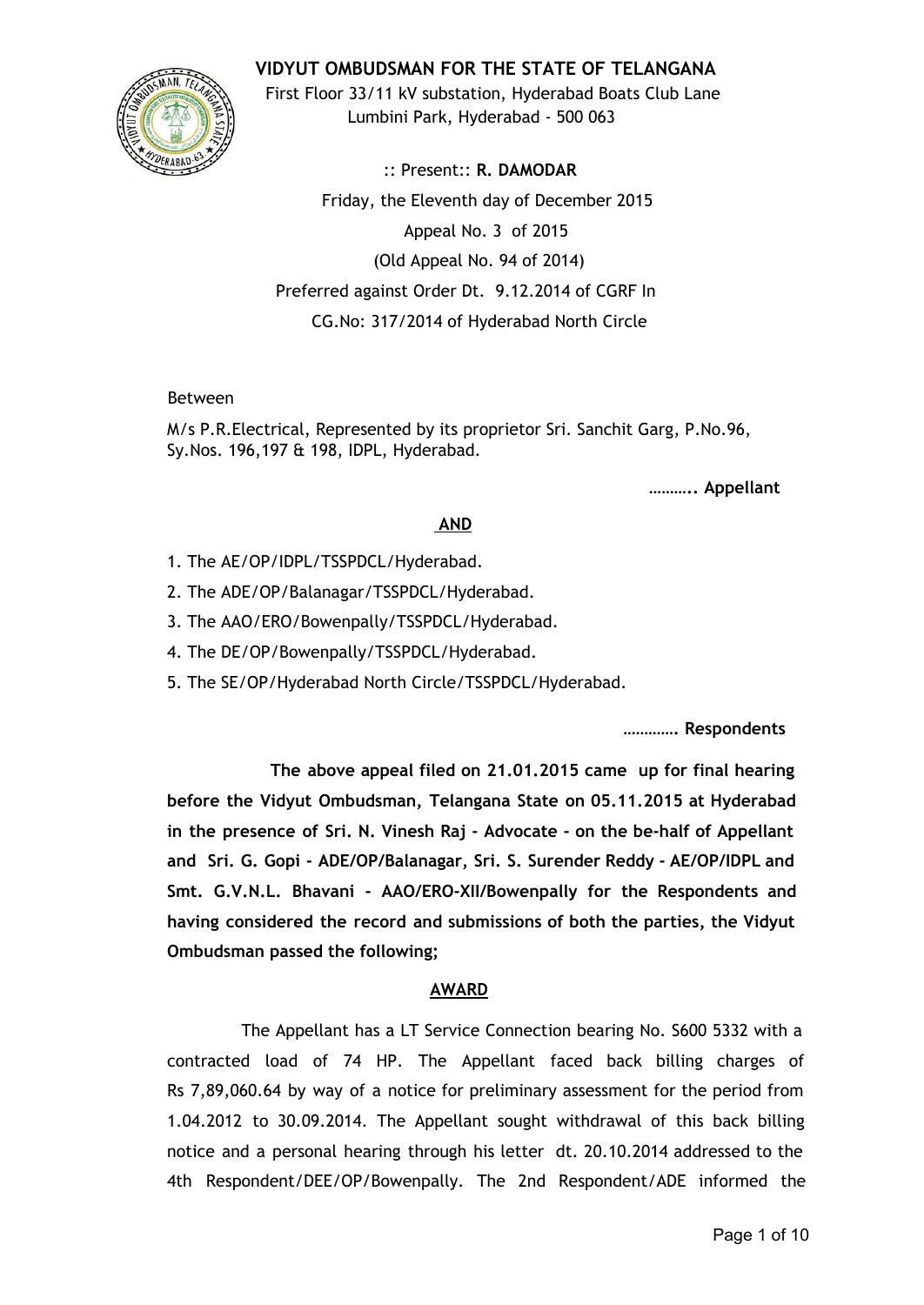Appellant that its recorded maximum demand is more than contracted demand and that it was using full load from April, 2012. He informed the Appellant that an estimate was sanctioned for conversion of their LT Category III A service to HT Category IB, while explaining that the back billing for the service was done under LT III A. The Appellant claimed this back billing as violative of SEC 56(2) of the Electricity Act, 2003 and liable to be withdrawn. The Appellant further claimed that the Respondents have earlier billed the service for actual recorded consumption and actual recorded demand for the period from April, 2012 to September,2014 and these bills were paid and sought the back billing amount to be set aside and a direction to the Respondents not to disconnect the power supply for recovery of the back billing amount.

2. The 2nd Respondent ADE/OP/Balanagar through his letter dt.7.11.2014 stated that the Appellant sought conversion of service from LT III Category to HT 1 Category for a CMD of 130 KVA with a connected load of 200 HP, which was accorded by the 5th Respondent vide sanction memo dt. 27.04.2010. He claimed that the Appellant paid the necessary charges on 17.9.2010, but failed to execute the specified work within the prescribed 3 months on receipt of sanction. A letter dt. 22.10.2014 was addressed to the Appellant to complete the work by a licensed contractor and furnish CEIG approval for HT metering installation within one month, which evoked no response from the Appellant. He claimed that a back billing case was booked by the DPE wing for an amount of Rs 7,89,060.64/-.

3. The 3rd Respondent AAO/ERO/Bowenpally claimed that a development charges case was booked for the load from 74 HP to 132 HP for Rs 1,16,000/- vide case dt 9.11.2009 and the Appellant paid this amount in the year, 2010 and still, the load is not regularised. He further alleged that again another development charges case was booked in the year, 2011 for exceeding the contracted load from 74 HP to 165 HP and this time, the Appellant failed to pay the development charges. He further claimed that the recorded MD of the service is more than the contracted MD as per the consumption history and therefore, a backbilling case was booked vide case dt. 9.10.2014 for Rs 7,89,060/- on account of loss of revenue to the Respondents, when the Appellant failed to get the service converted from existing LT Category III to HT Category I service connection.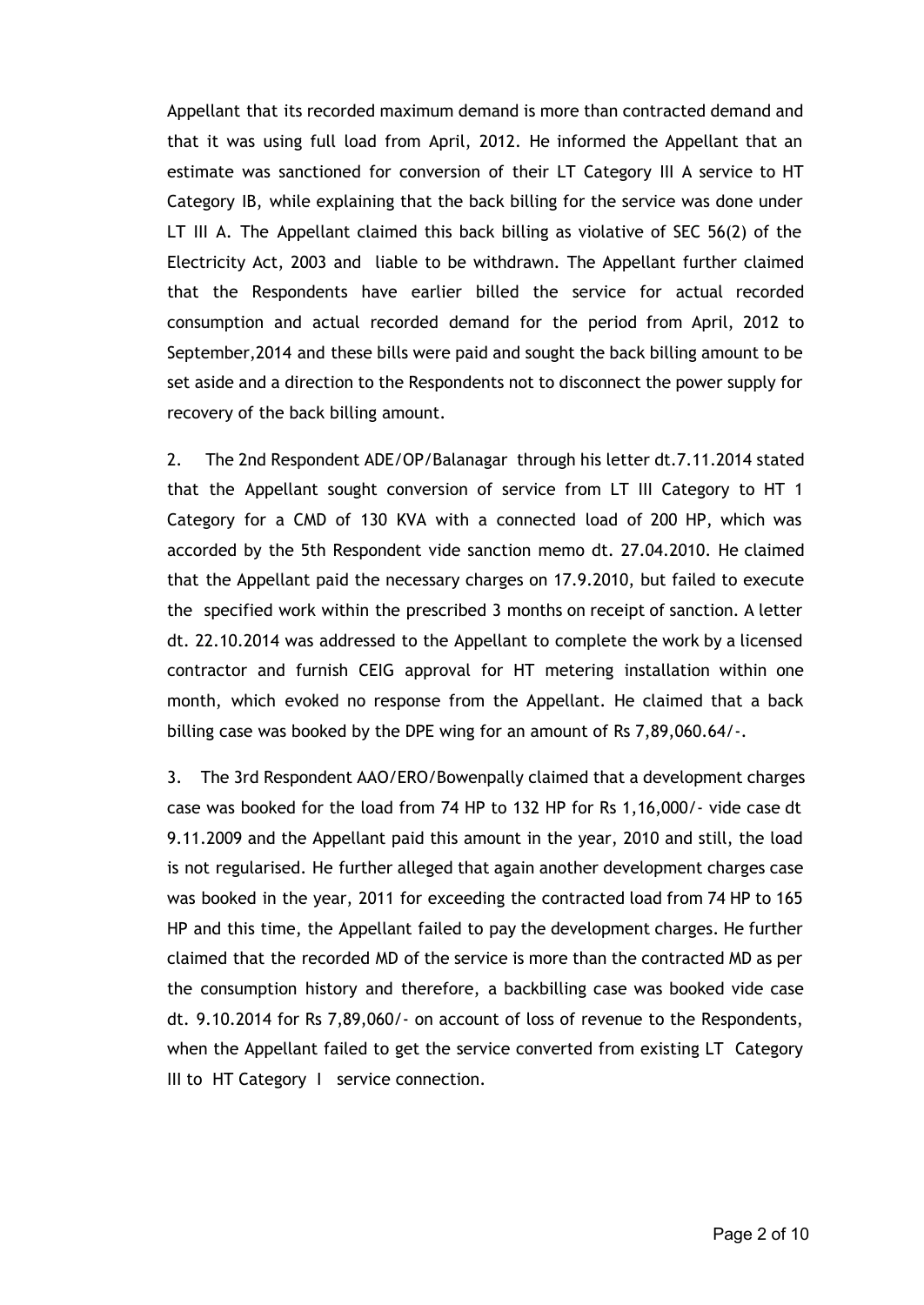4. Before the CGRF, the Appellant claimed that the back billing charges against the service connection in question was levied for a period beyond 2 years in violation of SEC 56(2) of the Electricity Act, 2003 and sought withdrawal of this back billing levy. He claimed that due to bad market conditions, he does not require additional load for the present and he is willing to continue his service in LT only.

5. The 2nd Respondent claimed that the Appellant was drawing power more than the contracted load and therefore, he was being levied the differential tariff between LT Category III and HT Category I. He claimed that the Appellant failed to produce CEIG approval and execute the works on turnkey basis for conversion of service from LT to HT so far.

6. The 4th Respondent claimed that the Appellant approached his office with a letter dt. 29.10.2014 for withdrawal of back billing case and that the service was booked twice for excess load for 58 HP in 2009 and for 91 HP in 2011. The Appellant paid Rs 1,08,000/- towards development charges and Rs 65,000/ towards security deposit in July, 2010 for additional load of 130 KVA - 58 KVA = 72 KVA for regularisation. She claimed that the service was billed under HT tariff rates for over and above 74 HP from December,2009 till April, 2012, but from May, 2012, the service is being billed under LT tariff rates, till the back billing case was booked in October,2014.

7. After hearing and on consideration of the material on record, the CGRF observed that the DE/OP/Bowenpally had not finalised the back billing case for want of some information from the DPE wing and opined that the Appellant had approached the forum without following the due procedure and without exhausting the internal remedy and issued a direction to the effect that the 4th Respondent/DE/OP/Bowenpally should finalise the back billing case within a month by giving a personal hearing and disposed of the complaint through the impugned orders.

8. Aggrieved and not satisfied with the impugned orders, the Appellant preferred the present Appeal with the following allegations:

i. That the 2nd Respondent issued CC bills ignoring the direction in the impugned orders. The 4th Respondent, ignoring the direction in the impugned order, issued final assessment order No. 14 dt. 31.12.2014 for Rs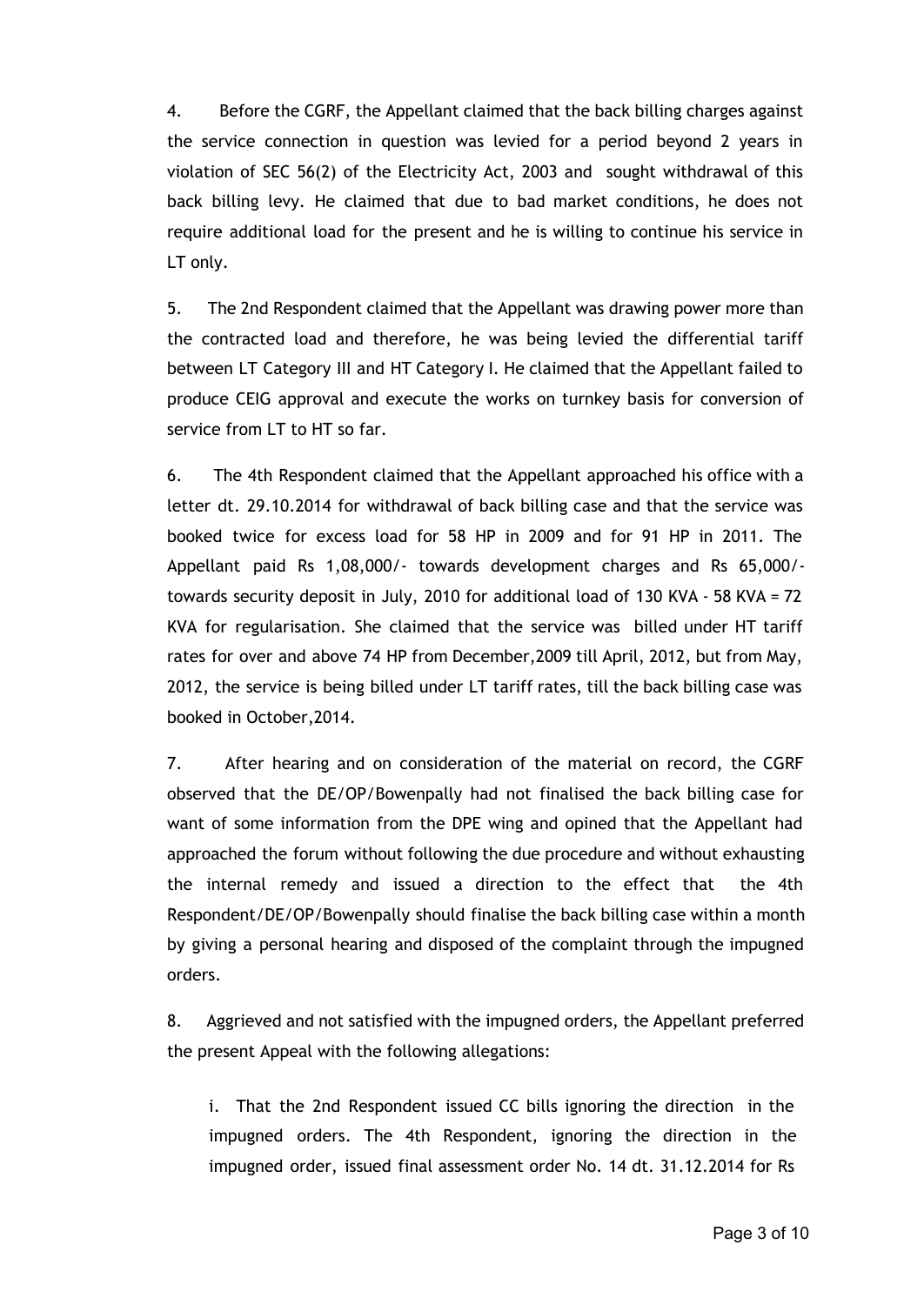8,69,448/- as against the provisional assessment of Rs 7,89,060/- of the 2nd Respondent for the period from December, 2009 to March,2012 which was itself in violation of Sec 56 (2) of the Electricity Act, 2003,. The 4th Respondent issued this final assessment order dt. 31.12.2014 relying on clause 12.3.3.2 of GTCS which has not provided for back billing, which is liable to be set aside.

ii. The Appellant further alleged that the 2nd Respondent, in his provisional assessment dt. 14.10.2014 for Rs 7,89,060/-, admitted the following:

## **VALUE OF ASSESSED REVENUE LOSS**

"In view of the above, the energy consumption during the period of wrong category/wrong MF, the details of the assessment are indicated below:

Assessment Period: From 1-4-2012 to 30-09-2014 Connected Load : 130000 Watt Contracted Load : 130000 Watt Unit Assessed : 0 Watt Units Recorded: 0 Watt Units back billed : 0 Watt Value of Demand Back Billed: Null (nil)Watt"

9. The Appellant, on the basis of the noting of the 2nd Respondent in the provisional assessment order, contended that when the assessed units are zero, there could be no back billing, which is self explanatory. The Appellant sought a direction to the Respondents not to take coercive steps for recovery of the back billing amount, to set aside HT bill dt. 6.12.2014 for the month of December, 2014 billing month issued by the 2nd Respondent and also to set aside the back billing amount of Rs 8,69,448/- as mentioned in the final order dt. 31.12.2014 of the 4th Respondent.

10. The Respondents together had submitted a reply dt. 14.6.2015 stating that the 4th Respondent had finalised the back billing case within time after due consideration of the representation of the Appellant dt. 20.10.2014. The 4th Respondent submitted through a letter dt. 10.7.2015 that the hearing was given to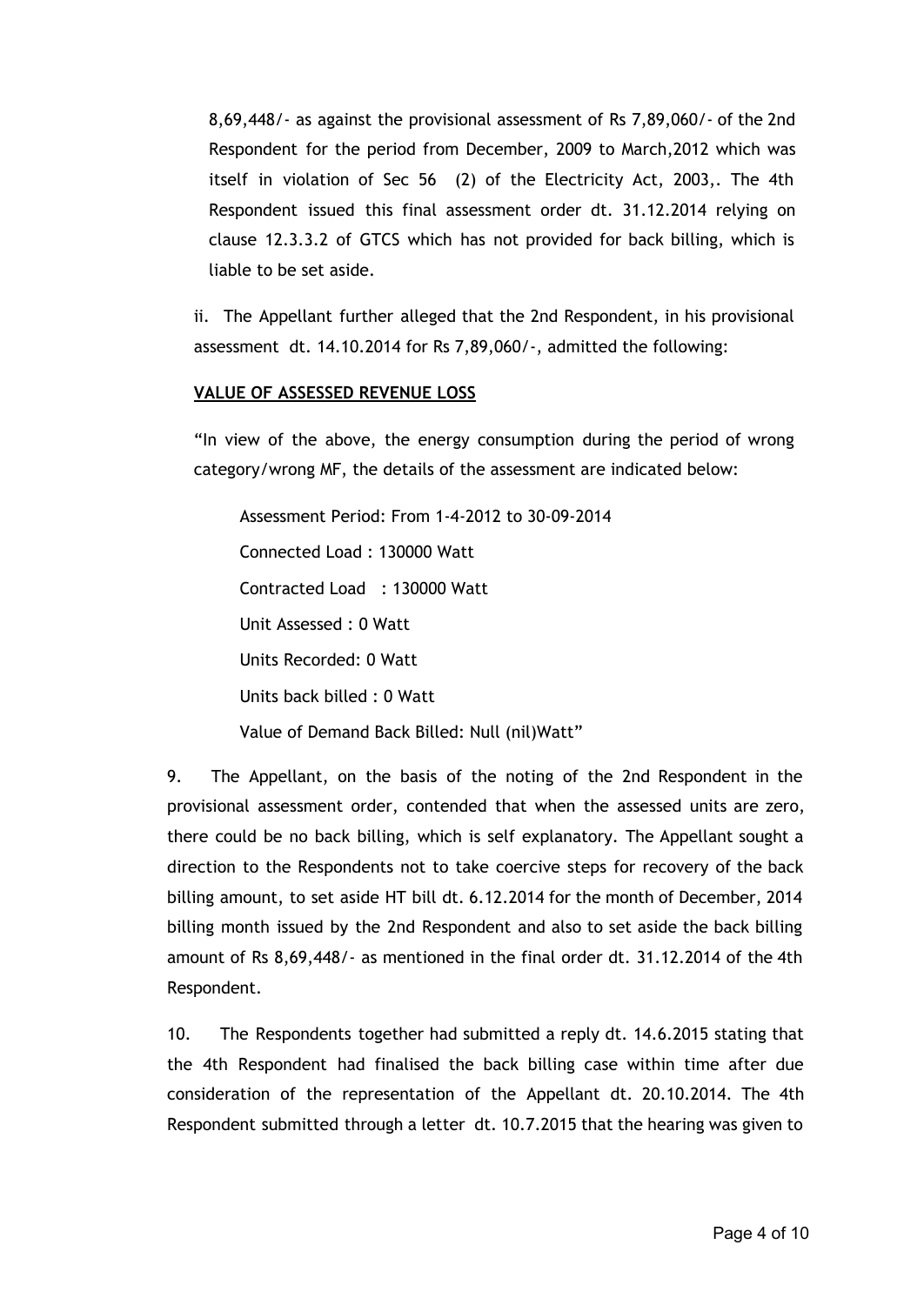the Appellant as directed by the CGRF and the matter was disposed off within time.

11. The Respondents contended that the 4th Respondent, after the Appellant was sanctioned CMD of 130 KVA with connected load of 200 HP, issued 3 months notice demanding execution of the work on turnkey basis apart from other specifications, informing the Appellant that in case it fails to avail the supply within 3 months from the notice period, it shall have to pay monthly minimum charges/fixed charges as specified by the Tariff Orders in force, as the case may be, from the date of expiry of the period of the notice. This is in connection with the request of the Appellant for supply of HT CAT I supply with CMD of 13o KVA with connected load of 200 HP. Obviously, the Appellant did not carry out these works and continued to avail the supply from LT CAT III A.

12. Steps to bring the parties together for conciliation and mediation failed because of the extreme stands and therefore, the matter is being disposed off on merits.

#### **Heard Arguments**

13. The following issues arise for determination:

i. Whether the back billing amount of Rs 7,89,600 (provisional)/ Rs 8,69,448/- (final assessment order) w.e.f April, 2012 to September, 2014/ December, 2009 to September, 2014 is liable to be set aside?

ii. Whether there is violation of Sec 56(2) of the Electricity Act, 2003?

iii. Whether the impugned orders are liable to be set aside?

#### **Issues 1 & 2:**

14. The Appellant was released LT category III A service connection in the month of March, 2009 with a contracted load of 74HP. In December, 2009 the appellant was booked for additional load (132-74=58hp) and he was directed to pay development charges of Rs 1,16,000/-, which the Appellant failed to pay.

15. The Appellant applied for additional load 72 KVA above existing 74 HP (58 KVA) and connected load of 200 HP(149.2 KW) converting existing LT category III A to HT category I. The Appellant failed to take up the execution of work for the structure though he paid Rs 65,000/- towards deposit, Rs 1,08,000/- towards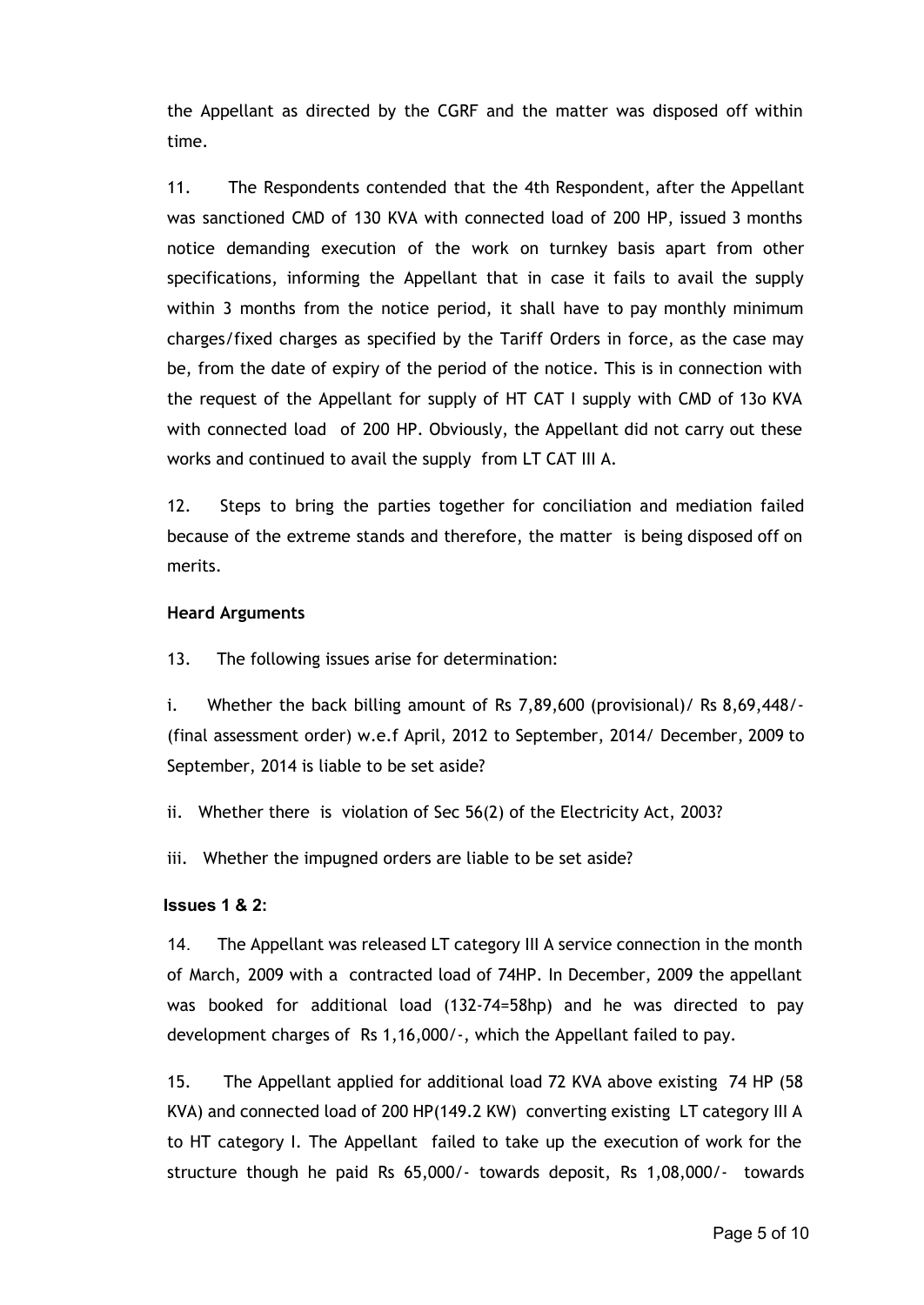development charges and also paid 10 % of the Service Line Charges Rs 17,711/- as per the demand notice of the Respondent No.5 dt. 27.4.2010. Thus the additional load of 72 KVA totalling 130 KVA ought to have been regularised, but for want of CEIG approval, it was not regularised.

16. The Appellant was subjected to 2nd case in September, 2011 for drawing additional load of 91 HP (165-74 = 91HP) and he was imposed Rs  $1.36,500/$ towards Development Charges and Rs 45,5000/- towards Security Deposit, which he has not paid. In view of the foregoing para, the Appellant was not obliged to pay the amount indicated in the paragraph.

17. The Respondent No. 5 gave a notice dt 27.4.2010 to the Appellant to undertake capital work on turnkey basis with a caveat at paragraph 14, which is as follows:

> "In case the consumer fails to avail the supply within 3 months from the notice period, he shall have to pay monthly minimum charges and/ or the fixed charges as specified in the tariff order in force, as the case may be from the date of expiry of the period of the above said notice".

5 months later, the Appellant paid the Security Deposit, Development Charges and Service Line Charges on 17.9.2010. There is no notice from the Respondents that they are willing to supply HT I CAT power and there is no agreement between the parties to enable the Respondents to collect the minimum charges as mentioned in the notice dt 27.4.2010 during the currency of the non existent agreement as required under the clause 5.9.2.1 of GTCS.

18. The back billing case is booked by way of the provisional assessment of the 2nd Respondent dt. 14.10.2014 demanding Rs 7,89,060.00/- and final assessment order dt. 31.12.2014 of the 4th Respondent demanding payment of Rs 8,69,448/-, based on the request of the Appellant for the sanction of additional load of 72 KVA over existing 74 HP (58 Kva) converting the service into HT Category I service. The Appellant had paid the development charges and service line charges, but failed to get the structure ready and obtain statutory approvals such as CEIG approval.

19. For better understanding of the procedure and responsibilities of the Respondents, it is apt to reproduce clause 12.3.3.2. of GTCS, in cases where the total connected load is above 75 HP/56 kw.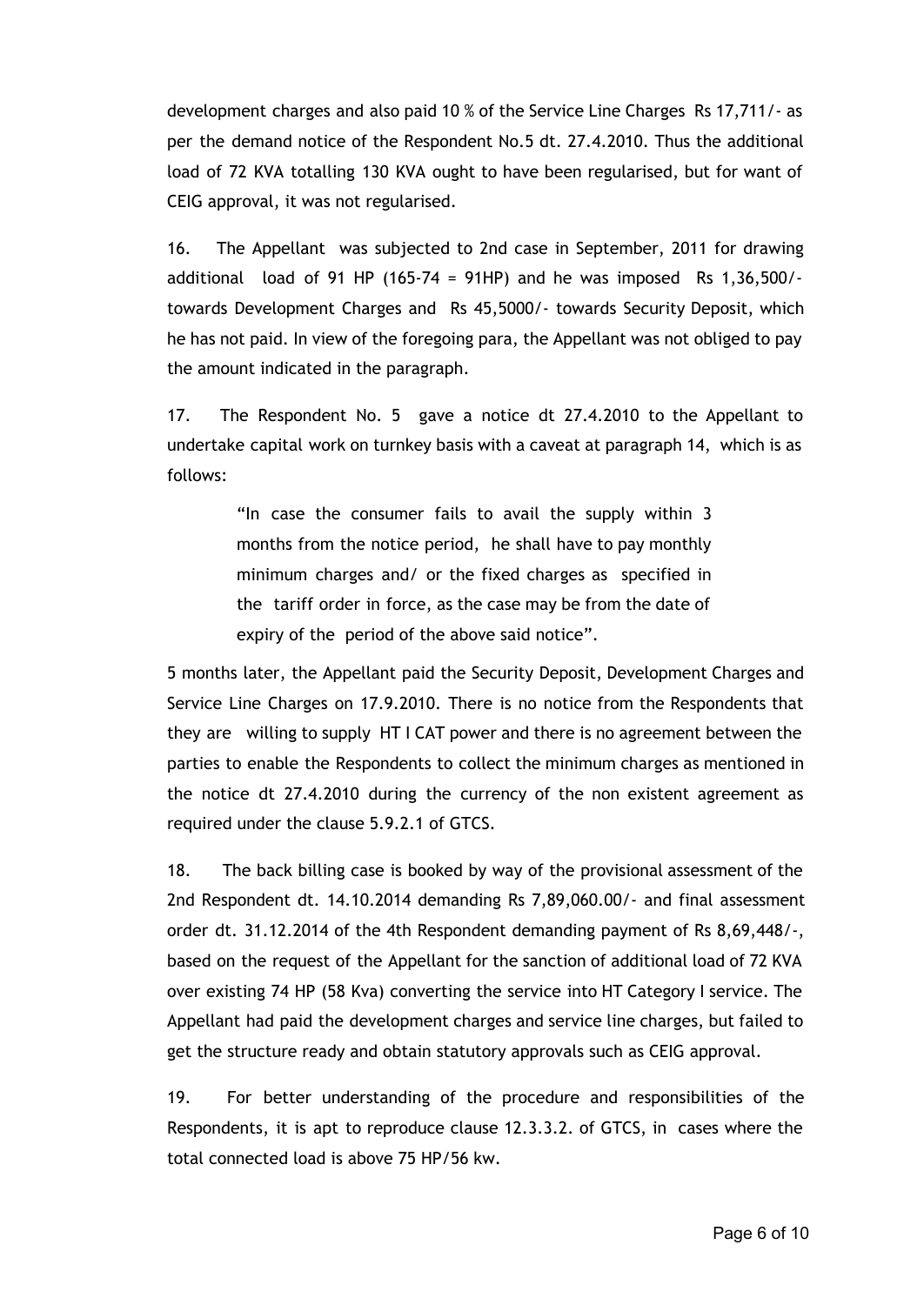#### **12.3.3.2 Cases where the total connected load is above 75 HP/56 kW**

i. **These services shall be billed at the respective HT tariff rates from the consumption month in which the un-authorised additional load is detected.** For this purpose, 80% of connected Load shall be taken as billing demand. The quantity of electricity consumed in any month shall be computed by adding 3% extra on account of transformation losses to the energy recorded in LT meter.

ii. The Company may at its discretion, for the reason to be recorded and in cases where no loss of revenue is involved, continue LT supply. If the consumer, However, makes arrangements for switchover to HT supply, the company shall release HT supply as per the rules.

iii. One-month notice will be given for payment of service line charges, development charges and consumption deposit required for conversion of LT service into HT service.

iv. service of such consumer who do not pay HT tariff rates or who do not pay the required service line charges, development charges and consumption deposit shall be disconnected immediately on expiry of notice period and these services shall remain under disconnection unless the required service line charges, development charges and consumption deposit are paid for regularising such services by conversion from LT to HT category.

v. If the consumer where required, does not get the LT services converted to HT supply and regularised as per procedure indicated above within three months from the date of issue of the notice, the company is entitled to terminate the agreement by giving required notice as per clause 5.9.4 of the GTCS, notwithstanding that the consumer is paying bills at HT tariff rates prescribed in clause.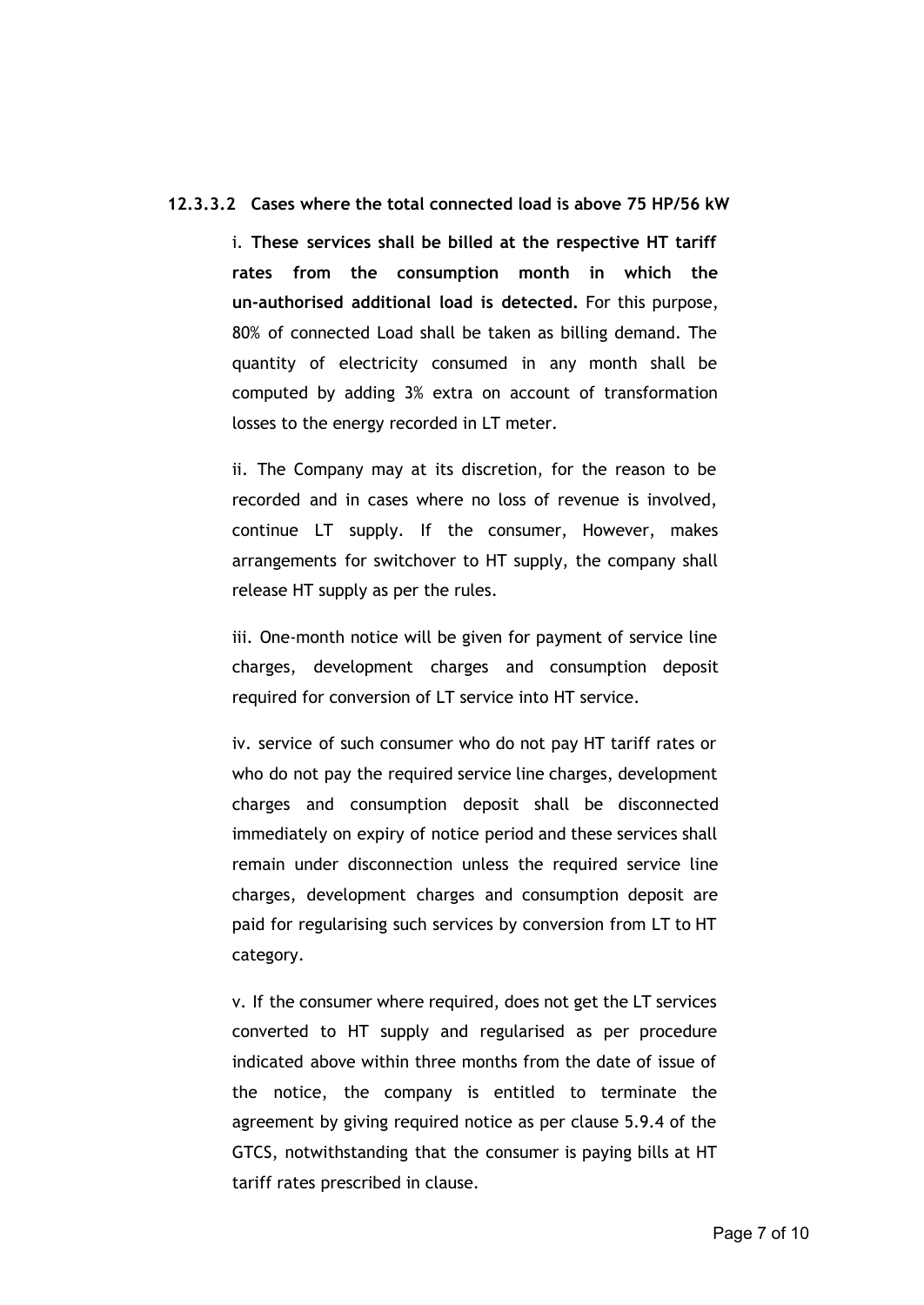## 20. As per Proceedings no. APERC/Secy/01.12 Dt. 7.3.12

**Clause No**. **12.3.3.2(iii) was substituted as:-**

One month notice shall be given to regularise the additional connected load or part of additional load as per the requirement of the consumer or to remove the additional connected load, if the consumer desires to continue with the additional connected load, he shall pay the required service line charges, development charges and consumption deposit required for conversion of LT service into LT III(B) to HT service depending upon the connected load. However, if the consumer opts to remove the additional connected load and if the additional load is found connected during subsequent inspection, penal provisions shall be invoked as per the rules in vogue.

21. In the 1st instance, the respondents have not complied with Sub Clause V of clause 12.3.3.2 of GTCS at all, under which if the Appellant failed to get the LT Service Connection converted to HT supply and get it regularised, the DISCOM is entitled to terminate the agreement by giving the required notice as per clause 5.9.4 of GTCS in spite of the Appellant paying the bills at HT tariff rates. It is crystal clear that the respondents have failed to follow the Clause 12.3.3.2 of GTCS, before venturing into back billing mode.

22. The respondents took recourse to back billing and started with notice dt.14.10.2014 of ADE/OP. The consumption history, according to the ADE/OP, as per the record shows that the Appellant was drawing more power than the CMD. *If the contracted load is more than 56 kW(75hp) , the service should be billed in HT tariff rates as per claue 12.3.3.2 of GTCS* and therefore, in the final orders of DE/OP the entire consumption of the appellant was billed as HT I with reference to the sanctioned load of 130 KVA w.e.f December, 2009 (Date of 1st detection of unauthorised additional load) to September 2014. This extended period resulted in the provisional assessment of Rs 7,89,060.64/- becoming Rs 8,69,448/-

23. The Appellant questioned the back billing by way of Final Assessment from 2009 to 2014 as in violation of S.56(2) of the Electricity Act, 2003 being beyond the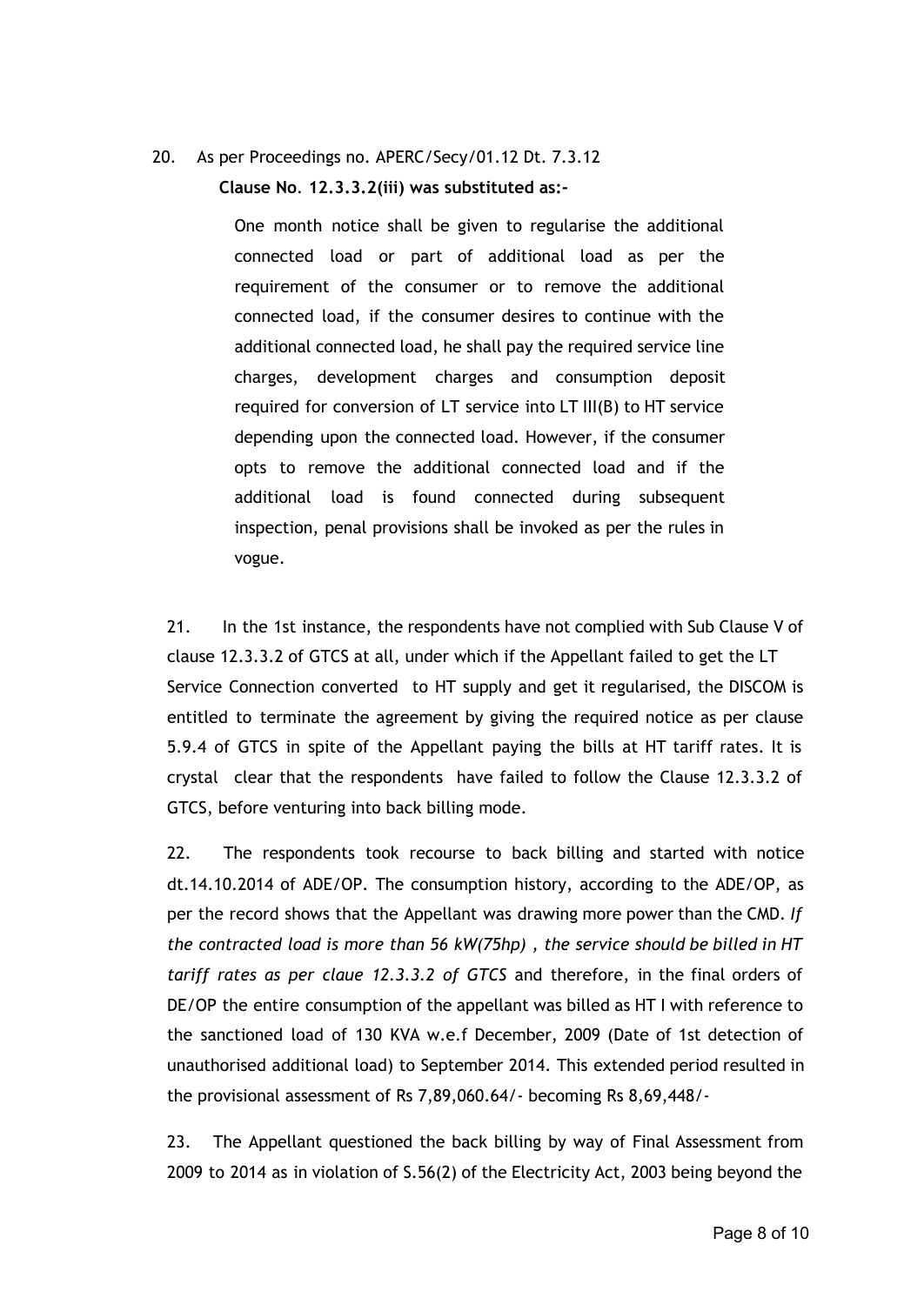period of 2 years from the due date. S.56 of the Electricity Act, 2003 relates to default in payment and disconnection of power supply. S.52(2) of the Electricity Act is not applicable to the back billing cases governed by the GTCS.

24. The Appellant under the caption **Value of Assessed Revenue Loss** contended that in the notice of Assessment for backbilling dt. 14.10.2014, the assessed units, back billed units etc were mentioned as '0' units and '0' watt and therefore, there could be no back billing. This argument is untenable because only in the meter defective cases, units lost would be assessed. In the present case, the issue is billing category reclassification and not defective meter case.

25. In view of the foregoing discussion, under the issue No.1 the back billing from December, 2009 to September, 2014 is held as not violative of S.56(2) of the Electricity Act, 2003, and hence the final assessment is not ilable to be set aside. Regarding the issue No.2, it is found that there is compliance of the Clause 12.3.3.2 of GTCS in levying back billing and therefore the back billing in this case is not liable to be set aside. Both the issues are answered accordingly.

26. In view of the findings on issues  $162$ , the impugned orders directing the 4th Respondent to finalise the back billing case, instead of CGRF itself, once the matter is placed before them, deciding the points raised regarding the back billing, is found to be a unique way of avoiding responsibility entrusted to it. The issue No.3 is answered accordingly.

27. In the result, the Appeal is dismissed.

Corrected, Signed and Pronounced on this the 11th Day of December, 2015.

Sd/-

## **VIDYUT OMBUDSMAN**

## **TYPED BY CCO**

- **1.** M/s P.R.Electrical, Represented by its proprietor Sri. Sanchit Garg, P.No.96, Sy.Nos. 196,197 & 198, IDPL, Hyderabad.
- 2. The AE/OP/IDPL/TSSPDCL/Hyderabad.
- 3. The ADE/OP/Balanagar/TSSPDCL/Hyderabad.
- 4. The AAO/ERO/Bowenpally/TSSPDCL/Hyderabad.